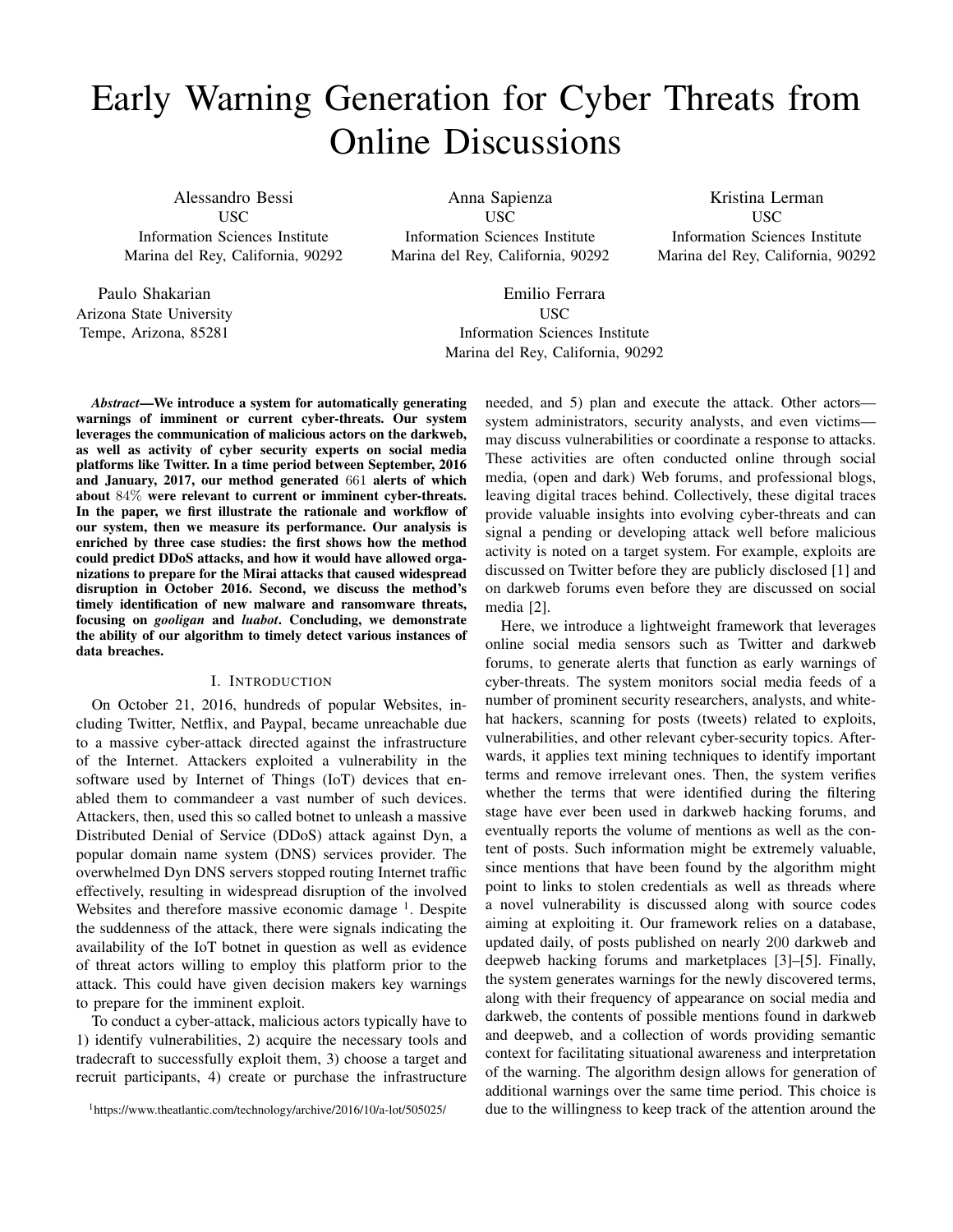possible cyber-threat, and in particular to monitor the evolution of darkweb activities related to the discovered terms.

To test the precision of the method we collected warnings generated between September 1, 2016 and January 31, 2017. Then, we asked to 5 human annotators with knowledge of cyber-security to independently annotate each warning as a *legitimate cyber-threat* or a *false alarm* (see Section III for additional details). We found that about 84% of the total generated warnings were related to imminent or current cyberthreats, whereas the vast majority of false alarms were due to foreign languages terms (e.g. German) or terms related to cyber-security yet too generic to be considered as imminent or current threats. In future versions of our algorithm, the number of false alarms could be reduced by adding dictionaries and updating the existing ones. The average time required to complete its entire workflow—from data retrieval to warning generation—is only 0.6 seconds. This makes our system amenable to real-time monitoring of multiple online platforms for imminent cyber-threats. Indeed, our system currently runs continuously in a cloud environment: all data are stored on Amazon EC2 and retrieved via Elastic Search, an open source distributed search engine that provides a powerful, scalable, and fast infrastructure for data retrieval. The endpoint of the system is designed to deliver early warnings to analysts and enable decision making allowing for preventive measures to face incoming attacks.

The rest of the paper is organized as follows. Section II illustrates and explains the algorithm, from data retrieval to early-warnings generation. Section III is dedicated to the evaluation of its performance and discovery accuracy. In Section IV, we consider three different case studies, showing the use of the method to predict distributed denial of service attacks, specifically Mirai, to timely identify new available malware and ransomware software, and to detect instances of data breaches. Finally, in Section VI we discuss future improvements as well as promising research directions.

## II. METHOD

In this section we provide a detailed explanation of our method, illustrating its workflow, from data retrieval to warning generation passing through data processing and sensor fusion. To facilitate the comprehension of our framework, we provide some practical examples throughout the section. Moreover, Figure 1 provides a graphical illustration of the system's workflow.

#### *A. Data Retrieval*

We compiled a list of well known and reliable Twitter experts who post frequently on issues related to cyber-security. This manually curated list includes 69 international researchers and security analysts associated with security firms, as well as widely-followed whitehat hackers. The list can be arbitrarily extended by including other experts with similar degree of activity and trustworthiness. We hourly collect all tweets posted in the previous 60 minutes by these experts. The tweets are collected in real-time by means of Twitter API, stored



Fig. 1. Workflow of the method.

in Amazon EC2, and retrieved using Elastic Search, an open source search engine based on Apache Lucene that provides a distributed, multitenant-capable full-text search with a schemafree JSON documents.

*Darkweb and deepweb crawling infrastructure.:* We briefly recap the infrastructure for crawling the darkweb and deepweb originally introduced in [4], [5]. In this context, *darkweb* refers to sites accessed through anonymization protocols such as Tor and i2p, while *deepweb* refers to non-indexed sites on the open Internet [6]. Our crawling infrastructure handles sites of both types. The framework consists of an infrastructure that enables lightweight crawlers and parsers that are focused on specific sites. At the time of this writing, we have created crawlers and parsers for a manually-compiled list of nearly 200 sites relating to malicious hacking and/or online financial fraud, including fishing, spear-fishing, ransomware, credit card frauds, etc. While our framework enables common crawling and parsing tasks based on aspects such as protocol and site structure, it remains imperative to use focused crawlers due to the variety of sites. The use of customized parsers allow information from a variety of websites to be stored in a unified RDBMS schema which simplifies data cleaning [4], tagging [7], and other analysis [8]. These steps help ensure that the obtained data remains relevant to cyber-security use cases: indeed, many darkweb and deepweb forums and marketplaces also involve other illicit activities such as drug markets and the sale of stolen goods. To interface with the remainder of out method, we use a REST-based API, that allows to access posts' content and metadata such as publication date, authors' usernames, authors' reputations, etc.

## *B. Data Processing*

After every iteration of the data collection, the tweets that have been retrieved are pre-processed using traditional text mining techniques: each tweet is lowercased, and numbers, symbols, Twitter handles and URLs are removed. At the end of this pre-processing stage, text is tokenized and all the tweets collected are aggregated and reduced to a unique list of terms.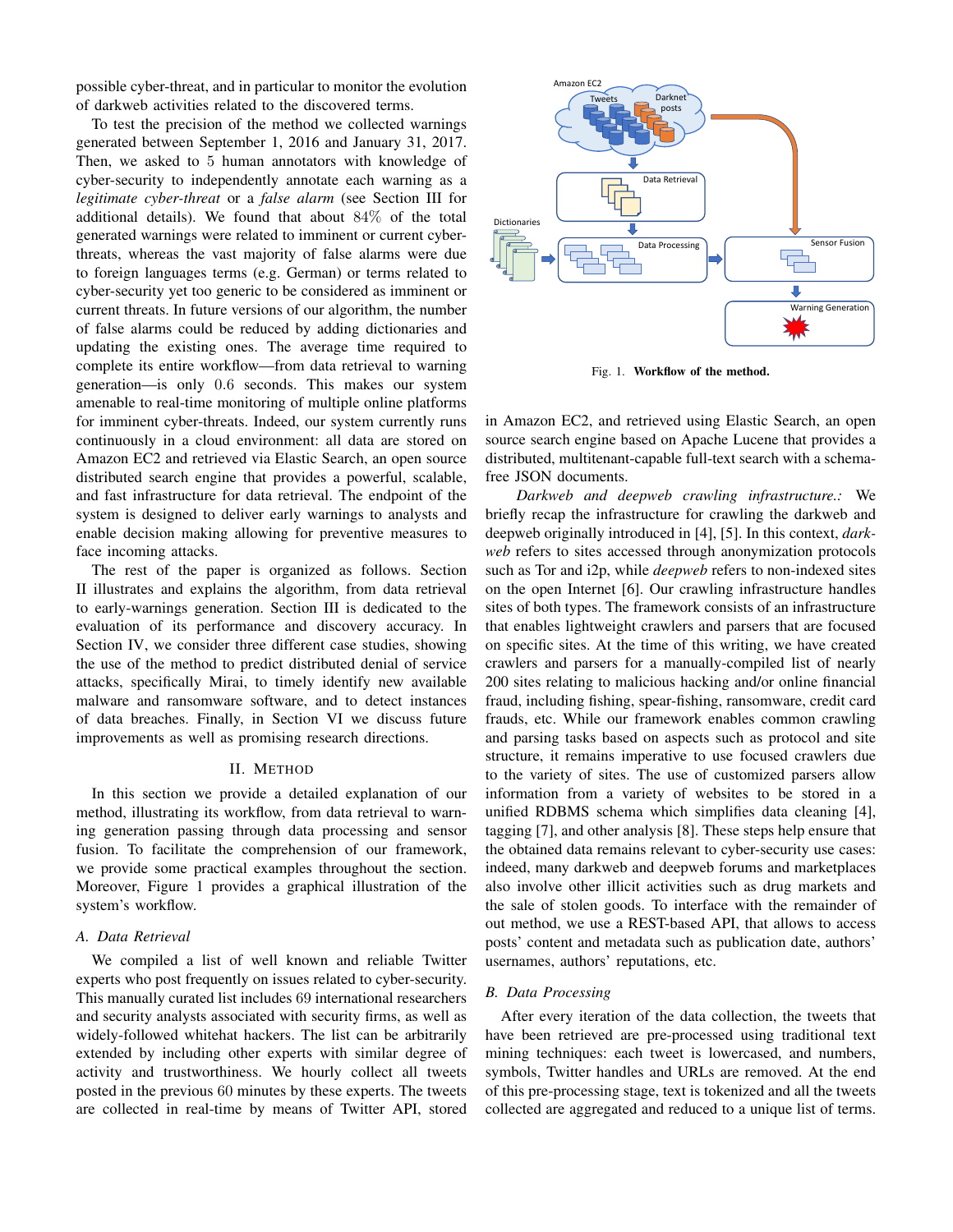For example, on September 5th 2016, between 8am and 9am GMT, a tweet that reads "*My interview to* @*MalwareMustDie for* @*SecurityAffairs on a new Botnet targeting* #*IoT. Details on*  $#M$ *irai trojan*  $#Linux$  " has been retweeted seven times by the cyber-security experts that our system is monitoring. These seven identical tweets have been reduced to the following list of terms: *my, interview, to, for, on, a, new, botnet, targeting, iot, details, mirai, trojan, linux*.

Each execution of the data pre-processing stage results in a very long list of terms, many of which are not related to cyberthreats. To address this issue, our framework automatically excludes any discovered term that appears in any of the following dictionaries:

- english dictionary: 235, 892 common English words—e.g. *interview, new, details, ...*;
- stopwords dictionary: 2, 390 stopwords (for English, German, Italian, French, etc.)—e.g. *to, on, a, for, ...*;
- technical dictionary: 57, 459 technical and context-specific terms that have been used from January, 2013 to August, 2016 by cyber-security experts the algorithm is monitoring—e.g. *hacker, domain, dns, ...*; we manually created and curated this dictionary by analyzing the past six and a half years of activity of such experts on Twitter;
- threat dictionary: 25 general terms indicating known types of cyber-threats—e.g. *ddos, phishing, databreach, botnet, etc*; we curated this list manually;
- italian dictionary: 129, 121 common Italian words—e.g. *intervista, attacco, spazio, ...*—needed since sometimes a few of the cyber-security experts tweet in Italian; other non-English dictionaries may be also used depending on the set of experts that the system leverages.

The four-stage filtering process allows the system to generate warnings only for terms that are likely to be related to new cyber-threats. Using english dictionary, stopwords dictionary, italian dictionary, we filter out common words that are unlikely to be related to cyber-threats; whereas by means of the technical dictionary we remove several context-specific words that have been used in the past by the cyber-security experts that we are monitoring. Finally, those words that do not co-occur with terms contained in the threat dictionary are removed. This last stage of the filtering process is necessary to avoid the generation of warnings for words that because of their novelty are likely to pass through the first three filtering stages—e.g. words related to socio-political or novel trending topics discussed on Twitter.

Continuing the illustrative example, after the filtering process, the original list of terms obtained by tokenizing tweets has been reduced to a list containing only a single word: *mirai*. The four-stage filtering process was able to filter out common words (*interview, new, details*), stopwords (*my, to, for, on, a*) and several context-specific words (*targeting, botnet, linux, trojan, iot*) included in the dictionaries. Then, since the unique word left, *mirai*, co-occurs with terms related to cyberthreats included in the threat dictionary, the algorithm proceeds to the third stage: sensor fusion.

#### *C. Sensor Fusion*

After raw data have been processed and irrelevant terms filtered out, the algorithm verifies whether the newly discovered terms have ever been used in a set of darkweb hacking forums. In fact, our algorithm relies on an up-to-date collection of all the posts that have been published in nearly 200 darkweb hacking forums as well as social media. These posts are stored in Amazon EC2 and retrieved using Elastic Search. Continuing our example, in this stage the algorithm makes a Elastic Search query to look for occurrences of the word *mirai* throughout all the posts that have been published on deepweb and darkweb forums. Eventually, the algorithm reports volume and content of posts mentioning the discovered term, often pointing either to links to stolen credentials or threads where a novel vulnerability is discussed.

#### *D. Warnings Generation*

In the final stage, the algorithm generates alerts providing some information related to it. Eventually, for each alert that passed all the four filtering stages and that occurred more than once in the observed period, the algorithm generates a warning reporting:

- The term that has been discovered and that is likely to be related to current or imminent cyber-threats;
- The number of times that the discovered term has been mentioned on Twitter during the previous 60 minutes;
- The number of times that the discovered term has been mentioned on deepweb and darkweb hacking forums and marketplaces so far;
- The content of posts where the discovered term has been mentioned on deepweb and darkweb hacking forums so far;
- A collection of terms included in the threat dictionary that co-occurred in the tweets mentioning the discovered term. Such a collection of words provides semantic context for situational awareness that facilitates the interpretation of the generated warning.

Continuing our example, the warning that has been generated after data processing and sensor fusion is:

- time: current time;
- threat: *mirai*;
- frequency on Twitter: 7;
- frequency on Darknet/Deepweb: 0;
- posts on Darknet/Deepweb: empty;
- context: *botnet, linux, iot, trojan*.

## III. PRECISION AND PERFORMANCE EVALUATION

To evaluate the accuracy of our framework, we ran it from September 1, 2016 to January 31, 2017 and collected all the warnings that have been generated during that period. Then, we asked to 5 annotators with extensive knowledge in cybersecurity to independently annotate each warning as *legitimate cyber-threat* or *false alarm*. Annotators were instructed to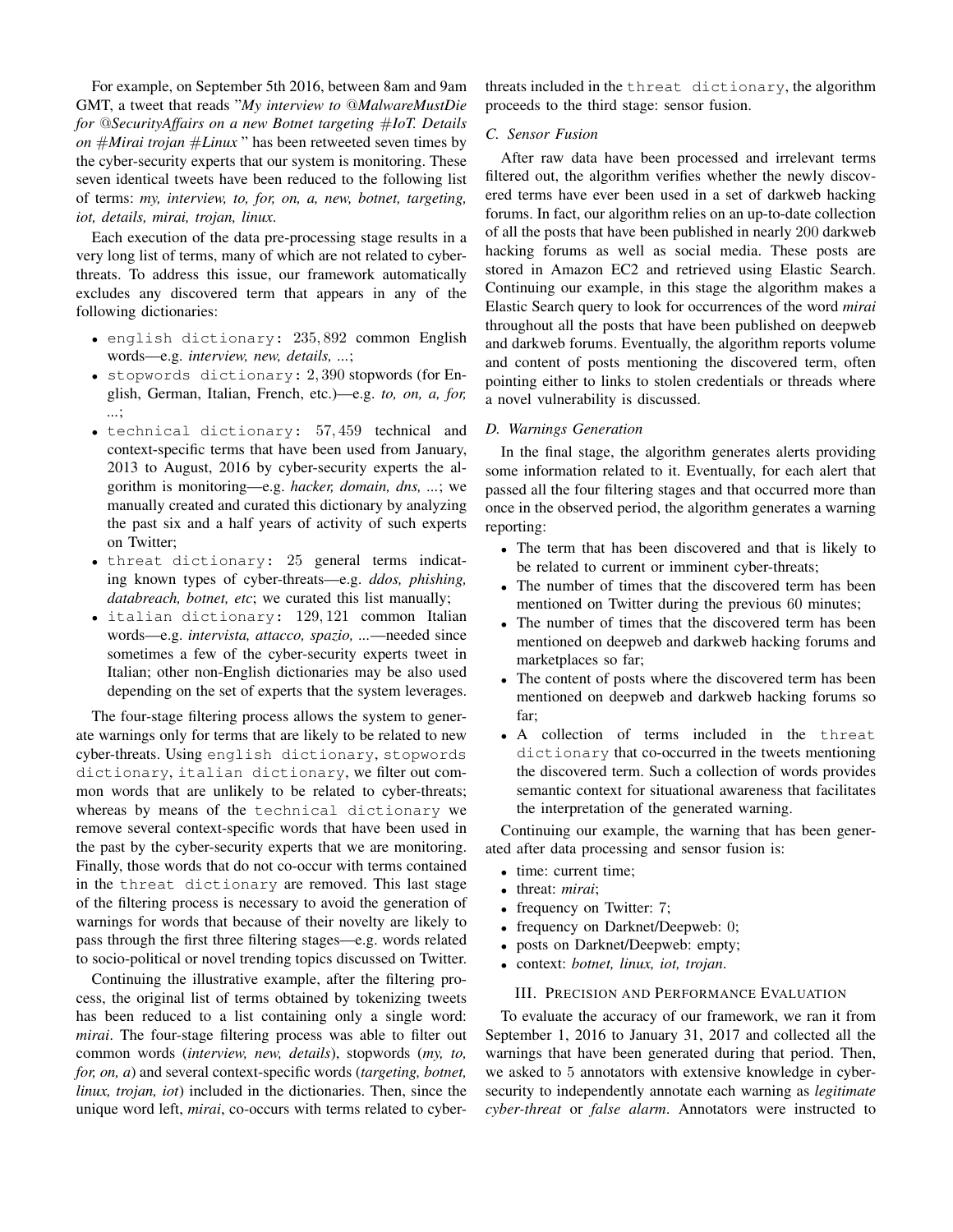| annotator | threats | false alarm | precision $(\% )$ |  |  |  |
|-----------|---------|-------------|-------------------|--|--|--|
|           | 540     | 121         | 81.69             |  |  |  |
|           | 532     | 129         | 80.48             |  |  |  |
|           | 565     | 96          | 85.48             |  |  |  |
|           | 534     | 127         | 80.79             |  |  |  |
|           | 578     | 83          | 87.44             |  |  |  |
|           |         |             |                   |  |  |  |

ALGORITHM'S PRECISION ACCORDING TO DIFFERENT ANNOTATORS.

mark a warning as *legitimate cyber-threat* if and only if the discovered word was strongly related to imminent or current cyber-threats. The annotators were further instructed about the possibility of using Google search to try identify attacks that occurred before, during, or after the warning generation time involving the specific threat. This enhanced the annotator's ability to determine whether the warning generated by our system was correlated to an actual attack or just a spurious coincidence (e.g., an old news regarding some old threat was retweeted and became contemporary even though no current or future threat occurred).

Over this period, the algorithm generated 661 alerts, of which about 84% have been considered *legitimate cyberthreats*, from data breaches to novel vulnerabilities, by the majority (i.e. at least 3) of the annotators. Table I reports precision according to each annotator.

Warnings annotated as false alarms were mostly represented by terms too generic to be considered legitimate cyber-threats or foreign language terms. Notice that the performance of our algorithm could be improved using additional dictionaries (e.g., other foreign languages) or adding new words to existent dictionaries.

Figure 2 shows the number of warnings generated along with the number of related posts occurring on Twitter and on the Darknet/Deepweb. For each day, we also show the achieved discover precision. Table II shows some popular cyber-threats for which the algorithm generated several warnings.

Concerning the execution performance, the average time required to complete the entire workflow—from data retrieval to warning generation—is 0.6 seconds. Such a fast execution time is guaranteed by streamlining its entire workflow by means of Elastic Search, a distributed search engine that provides a powerful, scalable, and fast infrastructure for data retrieval.

#### IV. SCENARIO ANALYSIS

In this section we provide evidences of the effectiveness of our method. In particular, we analyze three different scenarios, showing how our algorithm is able to identify imminent and current cyber-threats:

• Vulnerabilities: we will discuss how the method can be effectively used to timely predicting vulnerabilities that can be exploited in association with future cyber attacks. We will focus on the most prominent event during our analysis period (September 1, to January 31, 2017), namely Mirai and the disruption of the Dyn DNS operations occurred in October 2016;

- Malware and Randomware software: we will show that our method is capable of early detection of the availability of new malware and ransomware software on online darkweb/deepweb forums and marketplace; we will focus on two cyber-threats, namely *gooligan* and *luabot*, both associated with disruptive attacks occurred during our observation period;
- Data breaches: we will demonstrate how the method timely identified the availability of leaked data on darkweb/deepweb, as a consequence of data breaches due to cyber attacks; we will cover two instances of such data breaches, namely the publication on the darkweb of sensitive data on users of two platforms, AdultFriendFinder, and BrazzersForum.

#### *A. Vulnerabilities*

*a) Mirai.:* In the introduction of this paper we mentioned the attack perpetrated on October 21, 2016 towards Dyn, a popular domain name system services provider. In this section we show how our algorithm generated warnings that could have allowed the organization to anticipate and prepare for the attack.

The first warnings related to the vulnerability that eventually led to the aforementioned cyber attack were generated on September 5, 2016 between 7am and 9am GMT. A tweet linking to a blog post describing a vulnerability in the operating system of Internet of Things (IoT) devices was retweeted several times by the monitored cyber-security experts. Our algorithm generated two warnings for the term *mirai* on that morning. The warnings generated by our system showed that the term *mirai* was mentioned 14 times between 7am and 9am GMT of September 5, 2016 along with terms related to cyberthreats such as *malware, botnet, linux, iot, trojan*.

Mirai is a malware that turns computer systems running Linux—primarily IoT devices such as remote camera and home routers—into remotely controlled *bots*, that can be used as part of a botnet in large-scale network attacks. Devices infected by Mirai continuously scan and identify further vulnerable IoT devices using a table of more than 60 common factory default usernames and passwords; once a vulnerable device is identified, Mirai logs into it and infects it with a copy of its malware. Infected devices will continue to function normally, except for an increased use of bandwidth, associated to the scanning activity, and/or the execution of distributed denial of service attacks (DDoS). There are hundreds of thousands of IoT devices that use default settings, making them vulnerable to infection. Once infected, the device will monitor a command and control server which indicates the target of an attack. The use of a large number of IoT devices allows to bypass some anti-DDoS software which monitors the IP address of incoming requests and filters or sets up a block if it identifies an abnormal traffic pattern—e.g. if too many requests come from a particular IP address. Moreover, a large number of different infected device can provide more bandwidth than the perpetrator can assemble alone, as well as reduce the chance of being traced.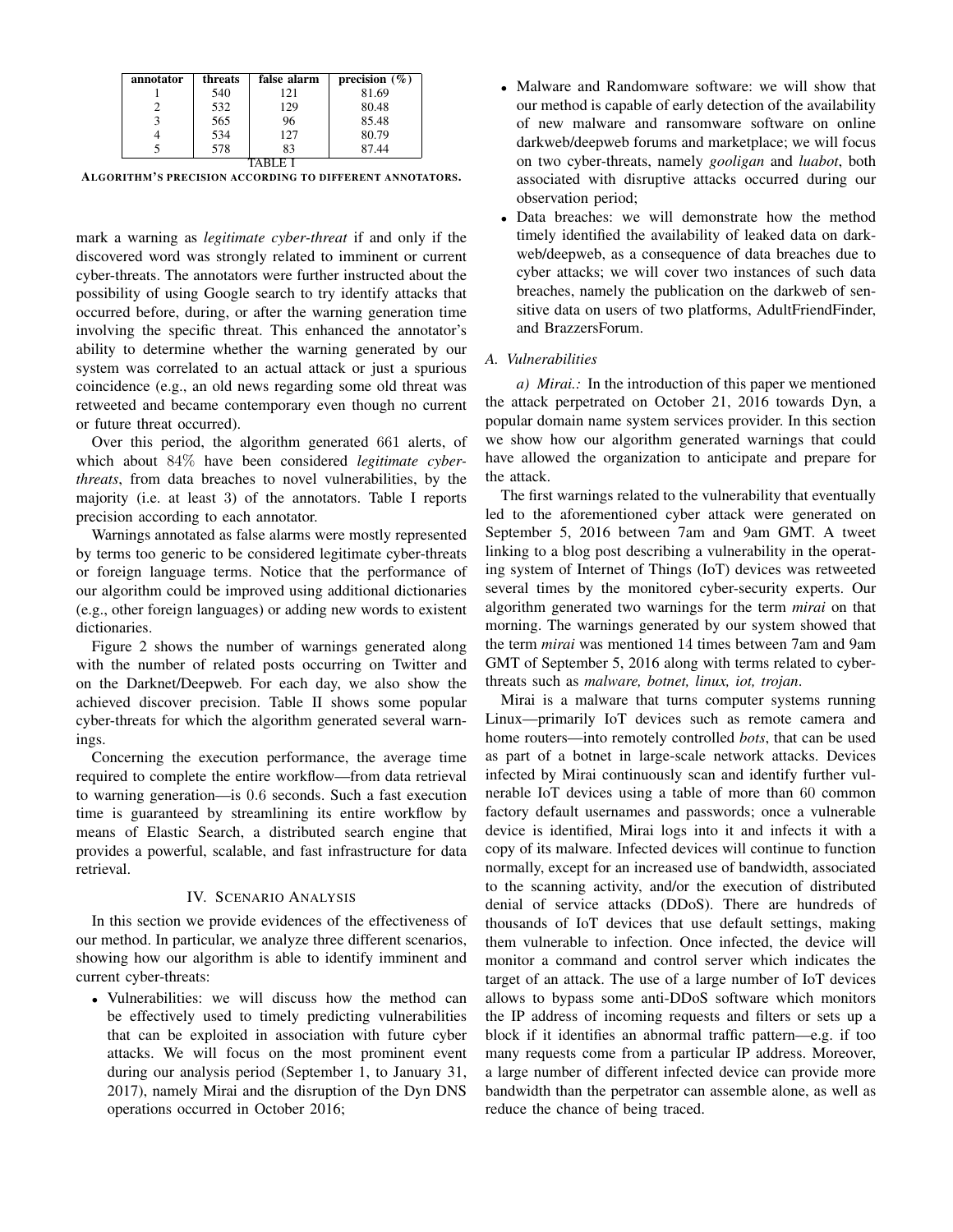

Fig. 2. Number of warnings generated on a daily basis, along with their precision, and the amount of related tweets and darknet posts. Events discussed in our three use cases are also annotated on the timeline.

| discovered        | type of       | number of | mentions on | mentions on |
|-------------------|---------------|-----------|-------------|-------------|
| word              | threat        | warnings  | twitter     | darkweb     |
| mirai             | vulnerability | 94        | 537         | 85          |
| teamxrat          | ransomware    | 13        | 30          |             |
| luabot.           | trojan        | 12        | 27          |             |
| cryptoluck        | ransomware    | 12        | 29          |             |
| clixsense         | data breach   | 12        | 26          |             |
| gooligan          | malware       |           | 26          |             |
| usbee             | malware       |           | 18          |             |
| adultfriendfinder | data breach   |           | 23          |             |
| starhub           | data breach   |           | 82          |             |
| badepilogue       | malware       |           | 21          |             |
| evony             | data breach   |           | 25          |             |

TABLE II TOP CYBER-THREATS ANTICIPATED BY THE METHOD.

On October 1, the algorithm generated further warnings for the term *mirai* and found that *mirai* was mentioned several times on darkweb forums as well. Indeed, on September 30, the source code of a software kit exploiting this vulnerability was released on one of the darkweb forums that the method constantly monitors.

In the following days, several warnings were generated for the term *mirai*, always emphasizing its co-occurrence with terms such as *botnet* and *iot*. In fact, the news of source code release quickly spread online, through blog posts and news stories, causing significant online chatter on Twitter and hacker forums that was promptly detected by our system. Figure 3 shows the timeline of warnings generated for the word *mirai*.

Summarizing, the algorithm was able to generate warnings for a vulnerability with a lead time of 49 days before hackers managed to exploit it to take over thousands of IoT devices and launch large scale distributed attacks. Moreover, since October 1—almost three weeks before the main attacks of October 21, 2016—the warnings were advising that the term *mirai* was mentioned on darkweep/deepweb forums where users were sharing knowledge and source codes to exploit such a vulnerability, thus indicating that the threat was real and imminent.

This scenario illustrates the inherent predictability of such type of cyber attacks: the preparation of these events often occurs in plain sight, discussed on online platforms and publiclyaccessible discussion forums. Our system leverages the human component that contributes to the attacks' preparation and leaves online digital traces behind.

### *B. Malware and Ransomware*

*a) Gooligan.:* On December 1, 2016 4 warnings were generated for the term *gooligan*, indicating that on Twitter such a term was mentioned 16 times by our cyber-security experts. In the following days, until December 4, the system kept generating warnings suggesting a current cyber-threat tied to the word *gooligan* and associated to terms such as *accounts* and *malware* (see Fig. 4).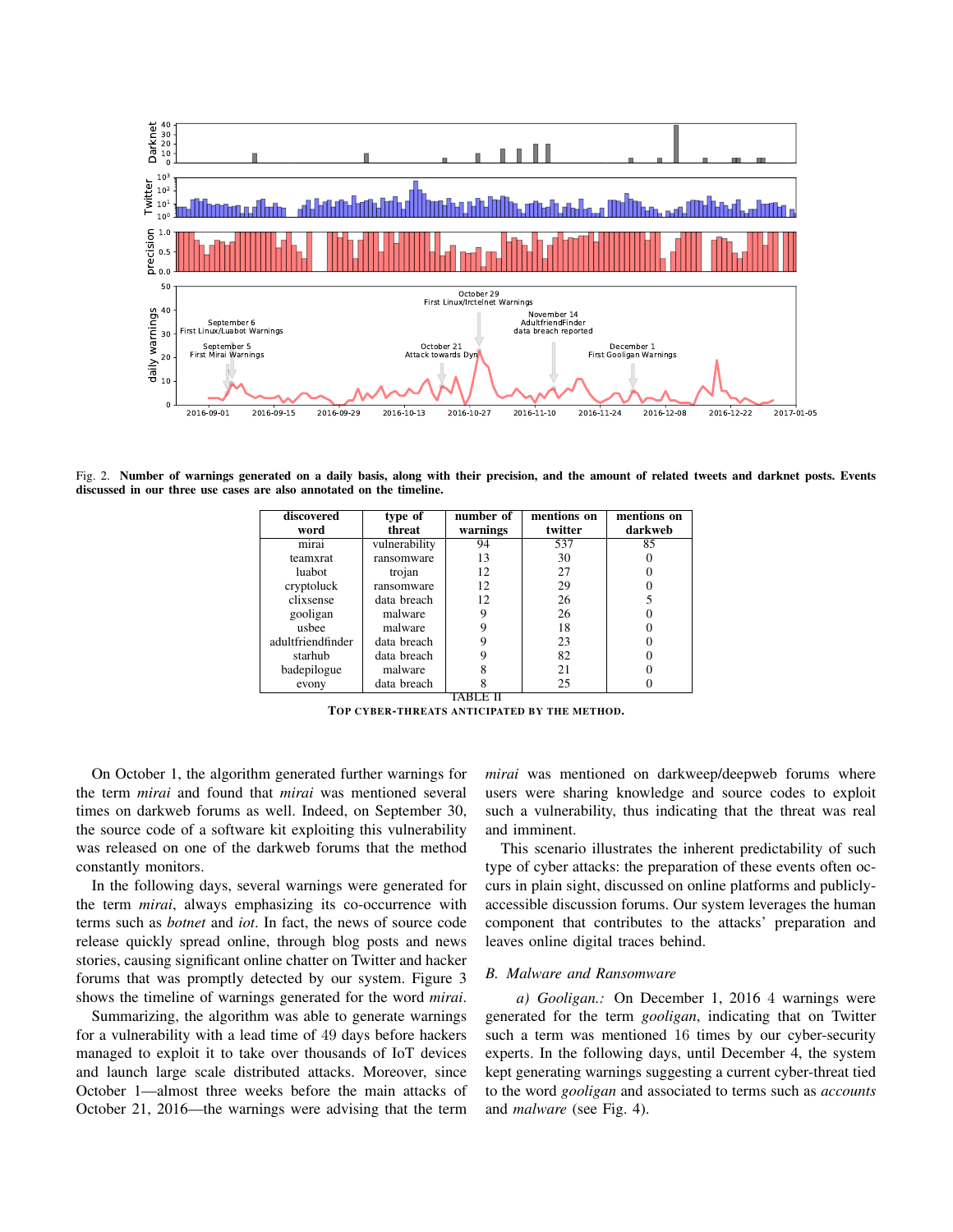

Fig. 3. Timeline of Mirai warnings.

Indeed, on November 30, 2016 the research team of a cybersecurity firm named Check Point revealed a novel malware campaign and provided a free tool to assess whether an account was violated.<sup>2</sup> The attack campaign, named *Gooligan*, breached the security of over one million Google accounts by infecting devices, stealing authentication tokens, and exposing messages, documents, photos and other sensitive data. Traces of the Gooligan malware code have been found in dozens of legitimate-looking apps on third-party Android app stores. These stores are an attractive alternative to Google Play because many of their apps are free, or offer free versions of paid apps. However, the security of these stores and the apps they sell is not always verified. Gooligan-infected apps can also be installed using phishing scams where attackers broadcast links to infected apps to unsuspecting users via SMS or other messaging services.

Our system timely identified the presence of such new threats: using the generated warnings would allow a prompt reaction to avoid the escalation of such cyber-threat.

*b) Luabot.:* On September 8, 2016 our algorithm generated two warnings related to the word *luabot* and associated to terms such as *iot, linux, botnet, malware, ddos*. According to Symantec,<sup>3</sup> Linux/Luabot is a trojan horse for Linux-operating computers that performs a variety of malicious activities. The first antivirus update (Initial Rapid Release) has been issued by Symantec on September 9, 2016: this is one day after the warnings were generated. Figure 5 shows the timeline of warnings generated for the word *luabot*, highlighting how the first warning generated by our algorithm represented a leading indicator of an imminent cyber-threat. This further demonstrates the possibility of both generating early warnings for some cyber-threats and leveraging online sources to identify such incoming cyber-threats.

## *C. Data Breaches*

*a) AdultFriendFinder.:* On November 14, 2016 several news outlets reported that more than 300M accounts of the popular adult dating website AdultFriendFinder were exposed in a massive data breach.

The day before, on November 13, 2016 the algorithm started to issue several warnings related to the word *adultfriendfinder* and associated with terms such as *breach, accounts, databreach* (see Fig. 6). Our warnings pointed to 6 mentions of *adultfriendfinder* in darkweb and deepnet forums. Further inspection of these posts provided information about how to access to the leaked data, as well as links to marketplaces were the leaked data were sold.

*b) BrazzersForum.:* On September 5, 2016 newspapers and magazines reported that nearly  $800K$  accounts for popular adult website Brazzers were exposed in a data breach.

On September 6, 2016 our algorithm generated 4 warnings related to the word *brazzersforum* and associated with terms such as *accounts* and *databreach* (see Fig. 7). Initially, the algorithm did not find any mentions to *brazzersforum* in deepnet and darkweb forums, but two days later, on September 8, the algorithm generated additional warnings indicating 65 mentions to *brazzersforum* in deepnet and darkweb forums. Such sources, again, provided various forms of access to these leaked data.

This case demonstrates that some events are more challenging to predict than others, since the system did not anticipate the data breach, differently from the AdultFriendFinder case. However, the method was yet capable of identifying sources that provide data availability, yielding actionable insights to analysts and decision makers to limit the damage of cyberthreats that have already occurred.

## *D. Coupled events and warnings*

We conclude our analysis investigating higher-order associations between events and warnings. During our investigation period, the method was capable of generating multiple warnings for coupled events: in Figure 8, for example, we report the timeline of events associated with two cyber threats, namely IRCTelnet and Aidra. An article published on October

<sup>2</sup>https://gooligan.checkpoint.com/

 $3$ https://www.symantec.com/security\_response/writeup.jsp?docid=2016-090915-3236-99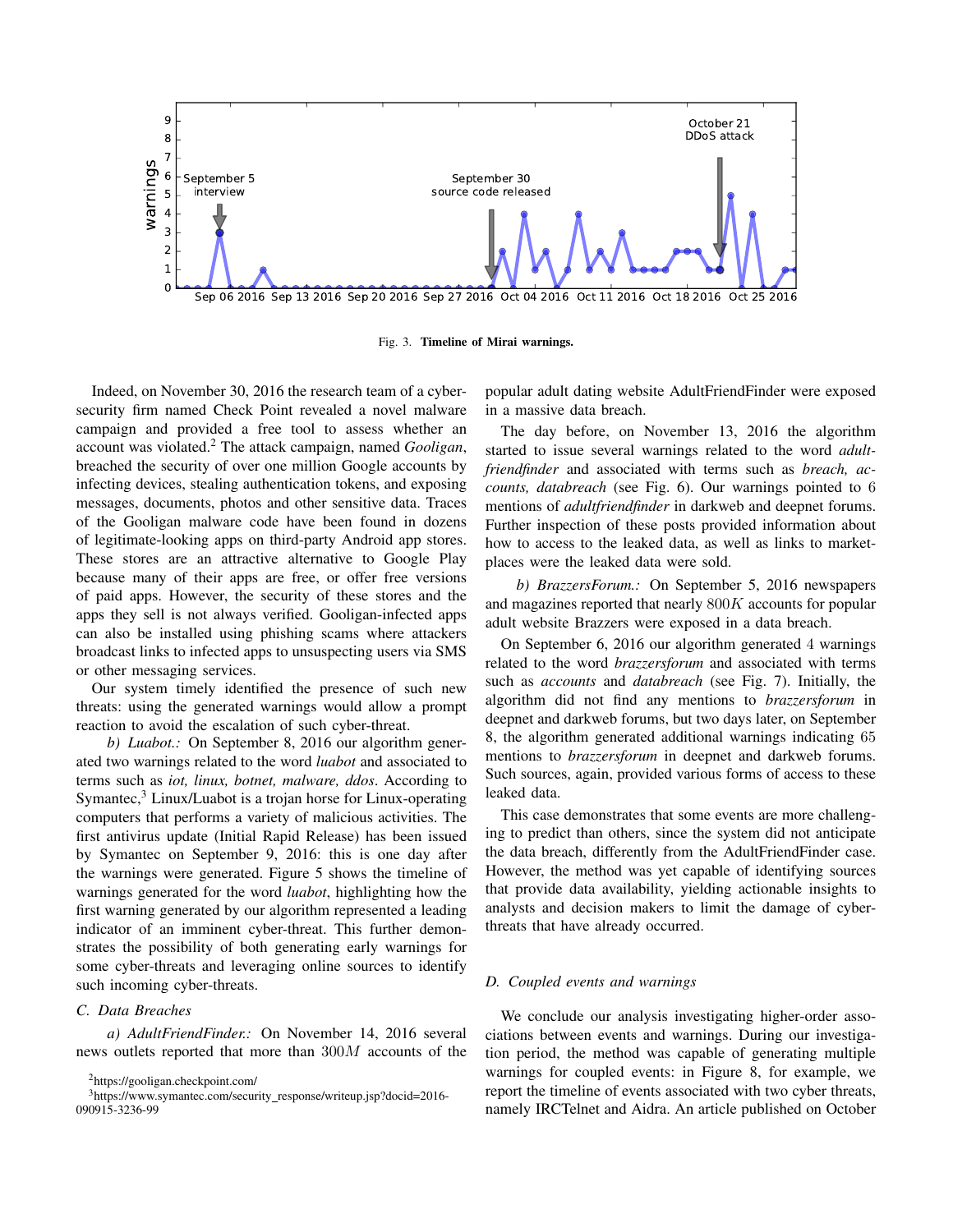

Nov 29 2016 Nov 30 2016 Dec 01 2016 Dec 02 2016 Dec 03 2016 Dec 04 2016 Dec 05 2016 Dec 06 2016

Fig. 4. Timeline of Gooligan warnings.



Fig. 5. Timeline of Linux/Luabot warnings.



Fig. 6. Timeline of AdultFriendFinder warnings.

29, 2016 on SecurityAffairs.com<sup>4</sup> reported that the newlydiscovered IRCTelnet malware, aimed to infect IoT devices, was built upon Aidra, the botnet code used for past Mirai attacks. This association was discovered by means of manual investigation of the generated warnings.

However, the method could be further extended to automatically identify these types of hidden connections between cyber threats. Figure 8 also shows the volume of tweets posted in association with IRCTelnet and Aidra, respectively. Even if there is one order of magnitude difference between the volume of discussion about the two cyber threats, our algorithm was capable of discovering this connection from a weak signal.

<sup>4</sup>http://securityaffairs.co/wordpress/52845/malware/linuxirctelnetmalware.html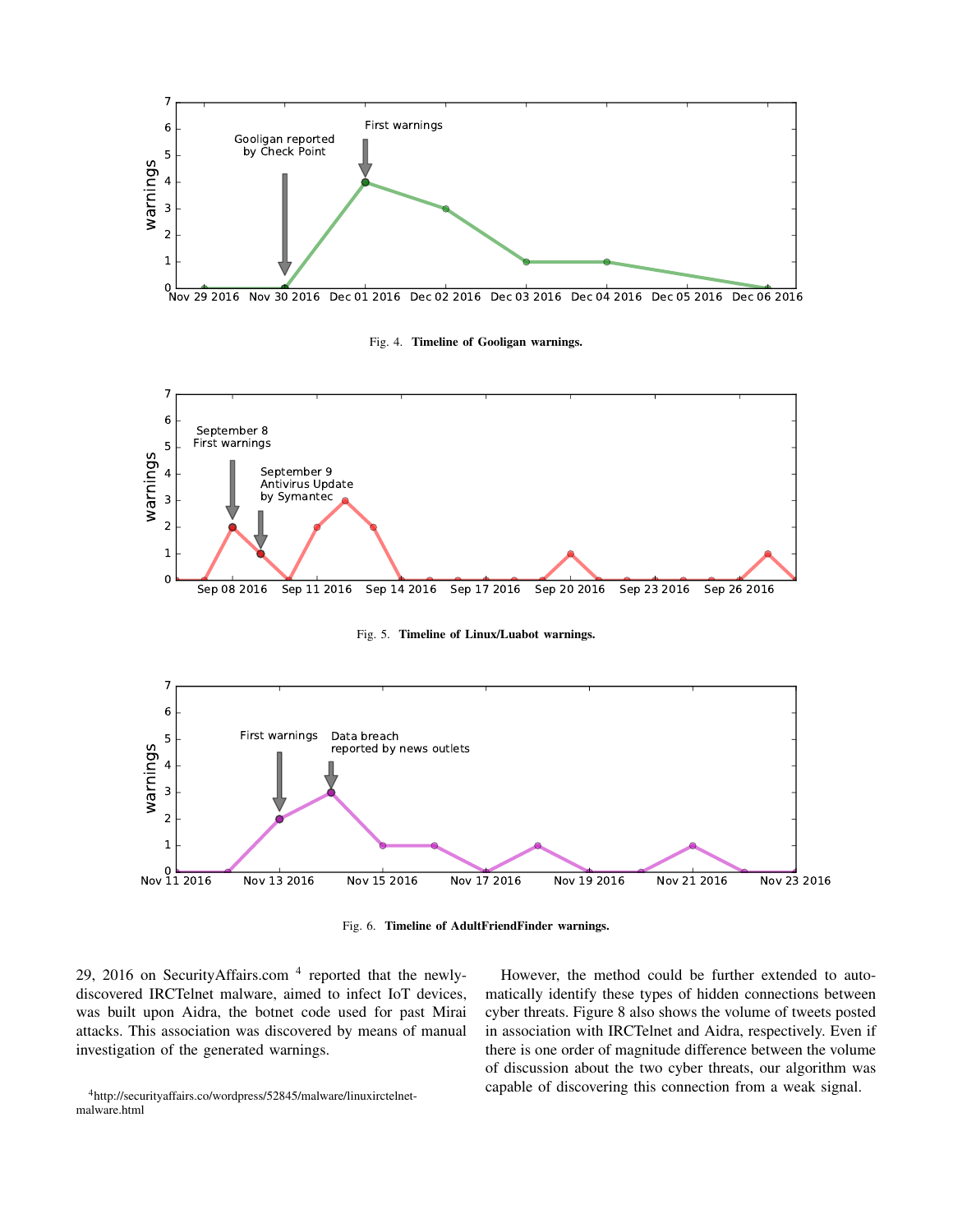

Sep 04 2016 Sep 05 2016 Sep 06 2016 Sep 07 2016 Sep 08 2016 Sep 09 2016 Sep 10 2016 Sep 11 2016 Sep 04 2016

Fig. 7. Timeline of BrazzersForum warnings.



Fig. 8. Timeline of IRCTelnet & Aidra warnings.

## V. RELATED WORK

The framework introduced in this paper leverages the communication of malicious actors on darkweb and deepnet hacking forums as well as the activity of cyber-security experts on Twitter.

Previous work analyzed hacker forums to detect threats that pose great risk to individuals, organizations, and governments. Research showed that the distribution of information among users is based on their skill level and reputation [9]–[11]. Still, users disseminate tacit knowledge and share tools such as malware samples and source codes by simply attaching them to posted messages [12], [13]. Moreover, knowledge and methodology is disseminated among hackers in the form of tutorials either written as text files or in the form of instructional videos [10]. Many of these tutorials directly enable readers to launch criminal cyber attacks such as denial of services, SQL injections, cross-scripting attacks, and more [14]. Researchers identified the presence of such hacker communities to be common across various geopolitical regions, including the US, China, Russia, the Middle-East, and other regions where information technologies are either ubiquitous or rapidly growing [15], [16].

Previous studies on online social media suggested that Twit-

ter might serve as an important tool to predict future events in different domains, including earthquake detection [17], epidemiology [18], [19], and the stock market [20], [21]. In the security domain, much work has been devoted to Twitter as object of manipulation and abuse [22], studying the effects of spam accounts [23], [24], social bots [25], [26], and malicious campaigns [27]–[29]. Sabottke *et al.* published the first study to use social media to identify cyber vulnerabilities [1]; we pushed this concept further and used security experts and their Twitter activity as source for cyber-threat anticipation.

#### VI. DISCUSSION AND CONCLUSIONS

In this paper we introduced a framework that generates warnings for imminent or current cyber-threats by leveraging unconventional, public data sensors such as Twitter and the Darknet.

The performance evaluation reported in Section III highlights that our system provides very high discovery precision, which could be easily improved by adding new dictionaries (e.g., foreign language dictionaries) and enriching the existent ones. Indeed, the vast majority of false alarms reported by the annotators were due to foreign language terms and terms related to cyber-security yet too generic to be considered as real threats. The recall of our system may be improved by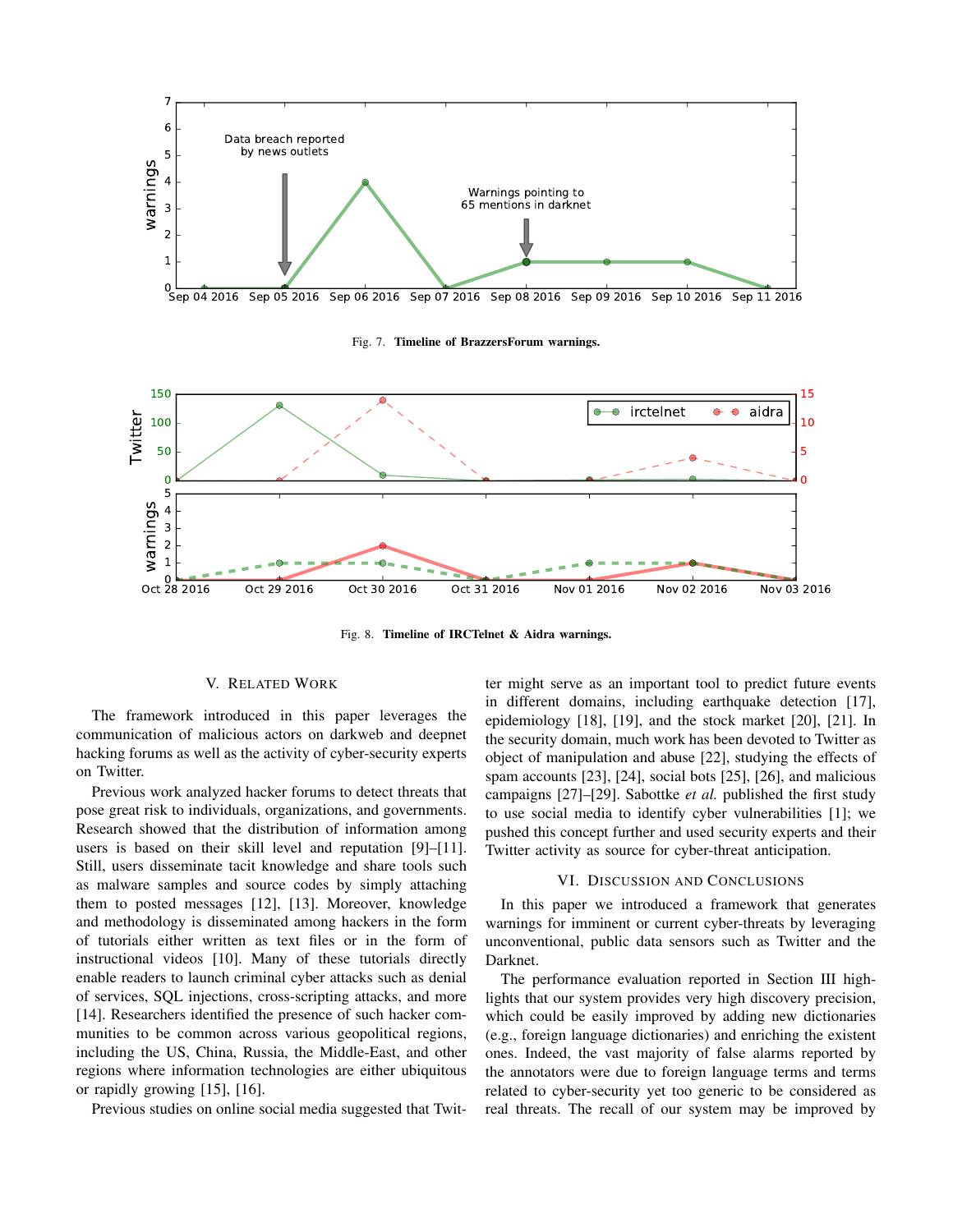expanding the list of monitored experts, and adding further data sources.

In Section IV, our analysis of the timeline of warnings pointed out how our algorithm could have allowed organizations to anticipate and prepare for attacks that caused wide spread disruptions in fall 2016. In particular, the system generated warnings for *mirai*—the vulnerability that was exploited—49 days before hackers took over thousands of IoT devices and unleashed a massive DDoS attack that put the Internet infrastructure on its knees and disrupted the operations of hundreds of organizations, including banks and financial institutions, the entertainment industry, the US government, and various foreign countries. Furthermore, starting three weeks before the attack, the warnings were also identifying that the term *mirai* was mentioned on darkweb hacker forums, in association with the availability of software toolkits to automate attack operations, stressing out that the threat was imminent even further.

However, we have noticed that for certain threats, such as the one related to *BrazzersForums*, our algorithm is not able to produce warnings before the actual event occurs. To face this problem, we are now working on extending our algorithm to monitor multiple data sources at a time, e.g., Twitter, Darkweb forums, cyber security related Blogs, etc. This new extention will allow to generate warnings from several data sources and thus to detect cyber threat that might be not mentioned in Twitter or that might be mentioed in other sources earlier than in Twitter. As an example, by coninuosly monitoring the warnings generated by our method we were able to detect the two major attacks that occurred on May 12th, 2017 and on Jun 27th, 2017 respectively related to the ransomwares *Wannacry* and *Petya*. The method taking Twitter as a primary source produced the following warnings.

*a) Wannacry:* 24 warnings related to the word *wannacry*, and 7 to *wannacrypt* were generated on May 12th. However, by monitoring other sources we have mentions in cyber security related Blogs of the words *wannacry*, *wannacrypt*, and *wcry*, which first appear in Apr 18th and that out method could easily mark as warnings.

*b) Petya:* : 5 and 3 warnings related to the word *petrwrap* (other name for *petya*) were respectively generated back in March, 15th and March 21st. This signal desappeard in Twitter untill Jun 27th, the day of the cyber attack. The method was indeed able to generate early warnings related to this ransomware. However, the use of additional sources could help to continuously monitor the mentions of a discovered word. In the present, case we have seen mentions of *petwrwrap* in the Darkweb forums both in March and April, 2017.

Finally, our method is still being improved with the aim to generate more detailed and informative warnings. Future versions of the algorithm will include a Natural Language Processing (NLP) stage aimed at extracting knowledge and insights from the Darknet posts mentioning the discovered terms. In particular, we are developing NLP methods to recognize entities such as actors (hackers or groups), targets (organizations, specific sectors, etc.), source codes, etc. We will consider extending our monitored keyword lists to layman terms (*out-of-service, unavailable*, etc., instead of e.g., DDoS), monitor communities of open-source software developers (e.g., Android, Linux, etc.) to timely identify new bugs and vulnerabilities as they become publicly known.

We plan to leverage computational linguistic methods to investigate personality traits and socio-cultural traits of users mentioning the discovered words on darkweb forums: this will allow us to determine the credibility of a threat based on the expertise and the intents demonstrated by the actors associated to it.

#### VII. ACKNOWLEDGMENTS

The authors are supported by the Office of the Director of National Intelligence (ODNI) and the Intelligence Advanced Research Projects Activity (IARPA) via the Air Force Research Laboratory (AFRL) contract number FA8750-16-C-0112. The U.S. Government is authorized to reproduce and distribute reprints for Governmental purposes notwithstanding any copyright annotation thereon. Disclaimer: The views and conclusions contained herein are those of the authors and should not be interpreted as necessarily representing the official policies or endorsements, either expressed or implied, of ODNI, IARPA, AFRL, or the U.S. Government.

#### **REFERENCES**

- [1] C. Sabottke, O. Suciu, and T. Dumitras, "Vulnerability disclosure in the age of social media: Exploiting twitter for predicting real-world exploits." in *USENIX Security*, vol. 15, 2015.
- [2] E. Nunes, A. Diab, A. Gunn, E. Marin, V. Mishra, V. Paliath, J. Robertson, J. Shakarian, A. Thart, and P. Shakarian, "Darknet and deepnet mining for proactive cybersecurity threat intelligence," in *Intelligence and Security Informatics (ISI), 2016 IEEE Conference on*. IEEE, 2016, pp. 7–12.
- [3] S. Mittal, P. K. Das, V. Mulwad, A. Joshi, and T. Finin, "Cybertwitter: Using twitter to generate alerts for cybersecurity threats and vulnerabilities," in *Advances in Social Networks Analysis and Mining (ASONAM), 2016 IEEE/ACM International Conference on*. IEEE, 2016, pp. 860– 867.
- [4] E. Nunes, A. Diab, A. T. Gunn, E. Marin, V. Mishra, V. Paliath, J. Robertson, J. Shakarian, A. Thart, and P. Shakarian, "Darknet and deepnet mining for proactive cybersecurity threat intelligence," in *IEEE Conference on Intelligence and Security Informatics, ISI*, 2016, pp. 7–12. [Online]. Available: http://dx.doi.org/10.1109/ISI.2016.7745435
- [5] J. Robertson, A. Diab, E. Marin, E. Nunes, V. Paliath, J. Shakarian, and P. Shakarian, *Darkweb Cyber Threat Intelligence Mining*. Cambridge University Press, 2017. [Online]. Available: https://books.google.com/ books?id=aKtRvgAACAAJ
- [6] J. Shakarian, A. T. Gunn, and P. Shakarian, "Exploring malicious hacker forums," in *Cyber Deception, Building the Scientific Foundation*. Springer, 2016, pp. 261–284. [Online]. Available: http://dx.doi.org/10. 1007/978-3-319-32699-3 11
- [7] E. Marin, A. Diab, and P. Shakarian, "Product offerings in malicious hacker markets," in *IEEE Conference on Intelligence and Security Informatics, ISI*, 2016, pp. 187–189. [Online]. Available: http://dx.doi.org/10.1109/ISI.2016.7745465
- [8] J. Robertson, V. Paliath, J. Shakarian, A. Thart, and P. Shakarian, "Data driven game theoretic cyber threat mitigation," in *Proceedings of the Thirtieth AAAI Conference on Artificial Intelligence, February 12-17, 2016, Phoenix, Arizona, USA.*, 2016, pp. 4041–4046. [Online]. Available: http://www.aaai.org/ocs/index.php/IAAI/IAAI16/paper/view/ 12041
- [9] T. J. Holt, "Subcultural evolution? examining the influence of on-and off-line experiences on deviant subcultures," *Deviant Behavior*, vol. 28, no. 2, pp. 171–198, 2007.